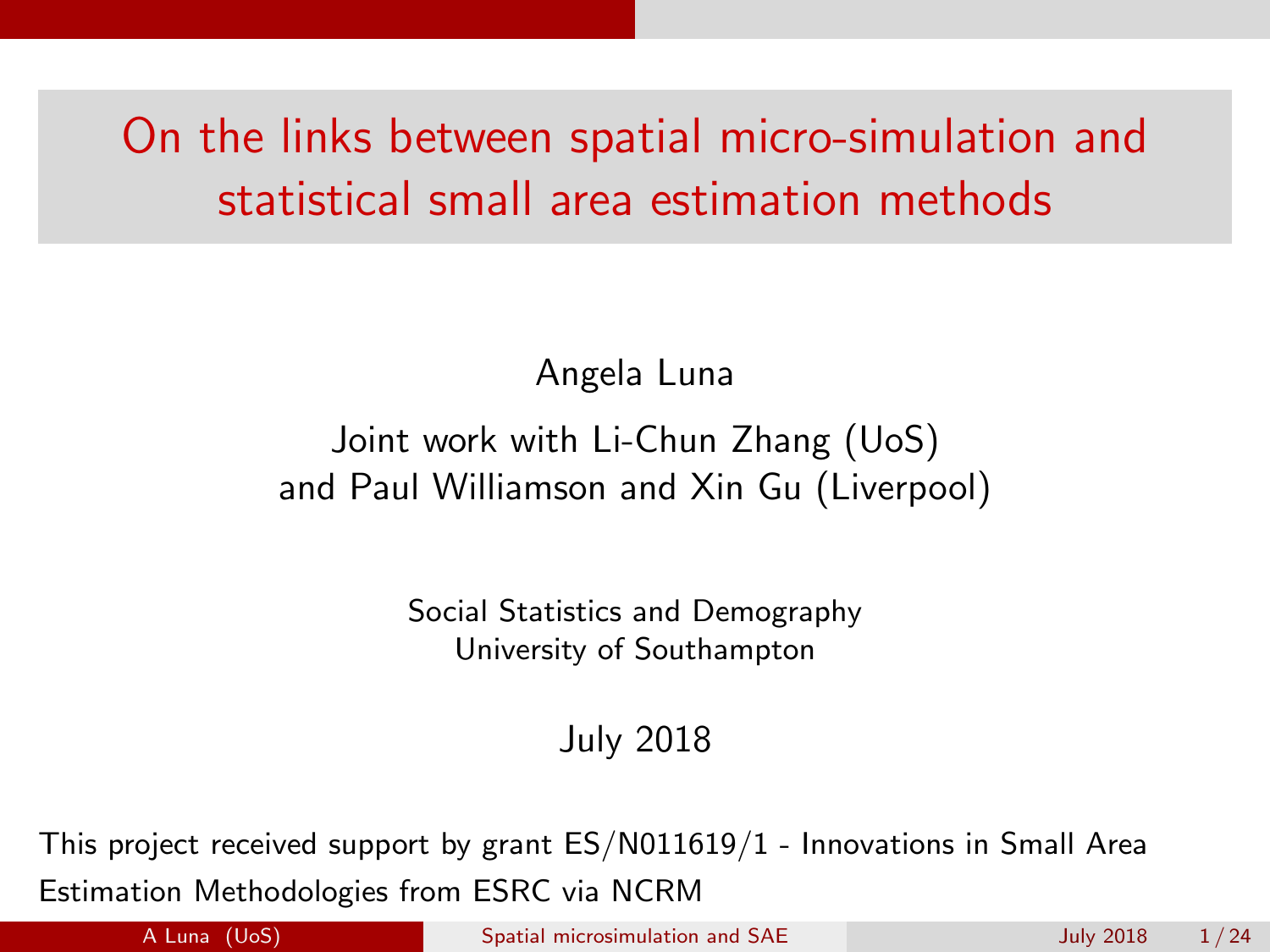# SM and SAE

| <b>SAE</b>                                                        | <b>Spatial Microsimulation</b>                                           |  |  |  |  |
|-------------------------------------------------------------------|--------------------------------------------------------------------------|--|--|--|--|
| Aim: The production of parameter<br>estimates for 'small' domains | The creation, analysis and mode-<br>lling of individual level data allo- |  |  |  |  |
|                                                                   | cated to geographic zones <sup>1</sup>                                   |  |  |  |  |
| Output: Set of estimates and their<br>MSEs - Maps                 | Synthetic individual level data for<br>modelling purposes - Aggregates   |  |  |  |  |
| Data: Survey, census & admin.                                     | Survey & spatial, pop. constraints                                       |  |  |  |  |
| Methods: Estimators motivated by<br>a statistical model           | IPF, Reweighting, Combinatorial<br>Optimisation                          |  |  |  |  |
| Evaluation: MSE, external                                         | Diagnostics, MSE and TAE for<br>constraints                              |  |  |  |  |

 $^1$ Lovelace, R., Dumont, M., 2016. Spatial microsimulation with R. CRC Press.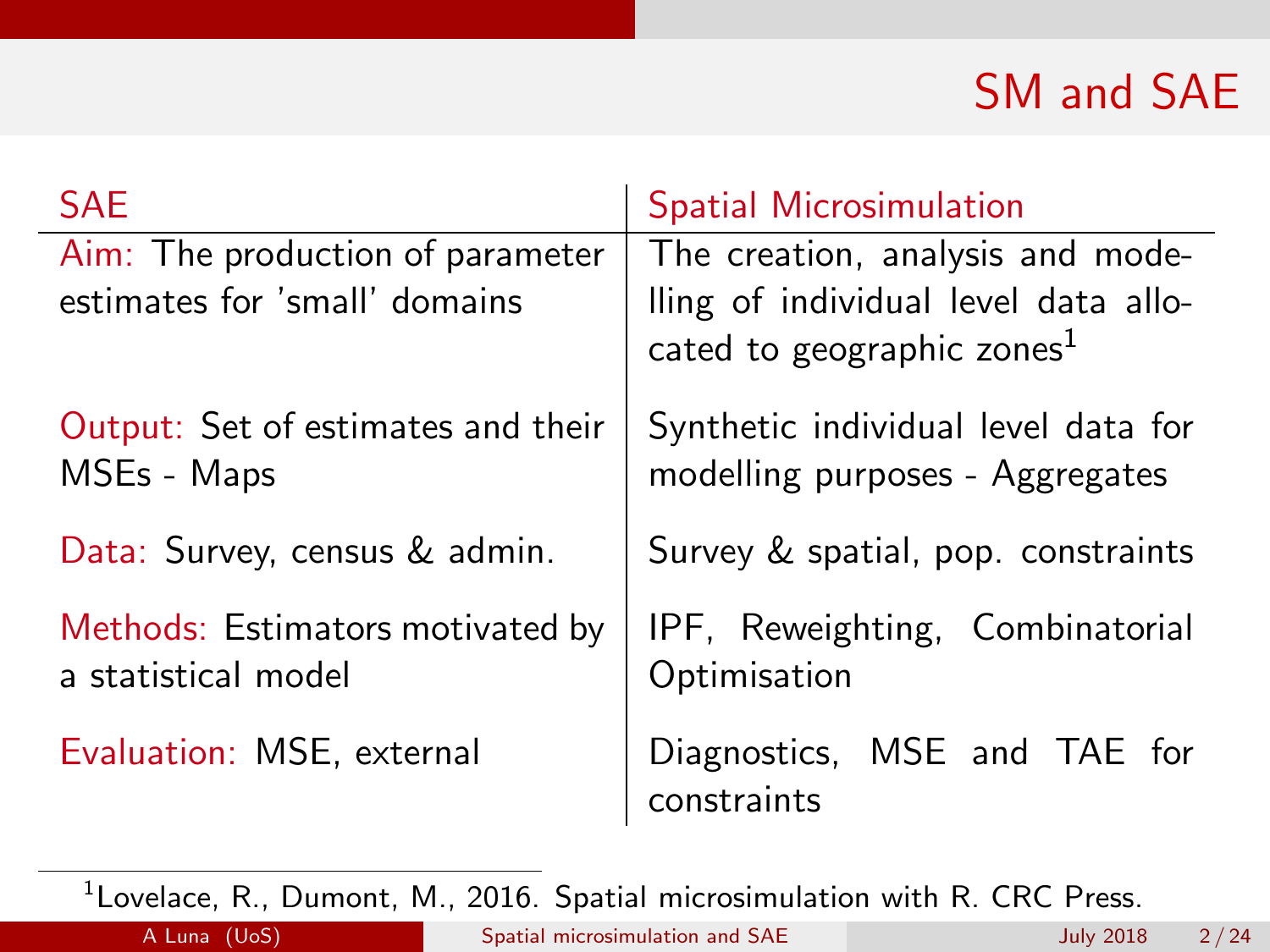Reweighting of a sample from an out-of-area or larger-than-area geography to satisfy a set of local benchmarks X.

- Use of calibration tools (survey sampling) to produce sets of area-specific weights. Area by area calibration. GREGWT algorithm (SAS-R)
- Key difference: Most (or all) survey units do not belong to the area of interest. Worst possible scenario: full suppression of spatial detail on survey data
- Good properties of direct calibration estimators are not directly extensible to this scenario
- Statistical properties of ISC estimates? Potential improvements to this methodology?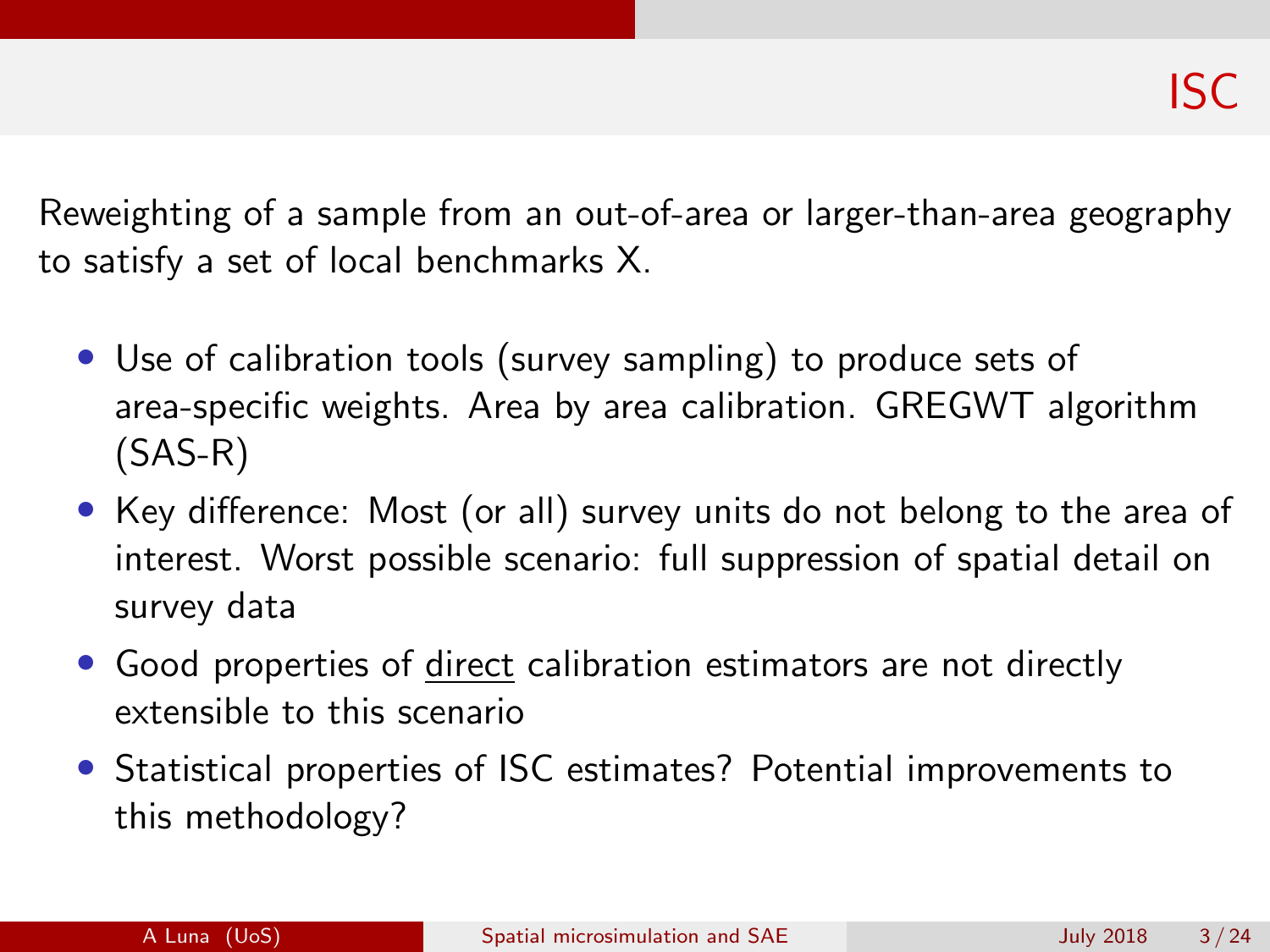# **Outline**

#### **1** Statistical properties of ISC

- Theoretical results & Model-based simulation
- **2** Calibrated-EBLUP weights
	- Exploration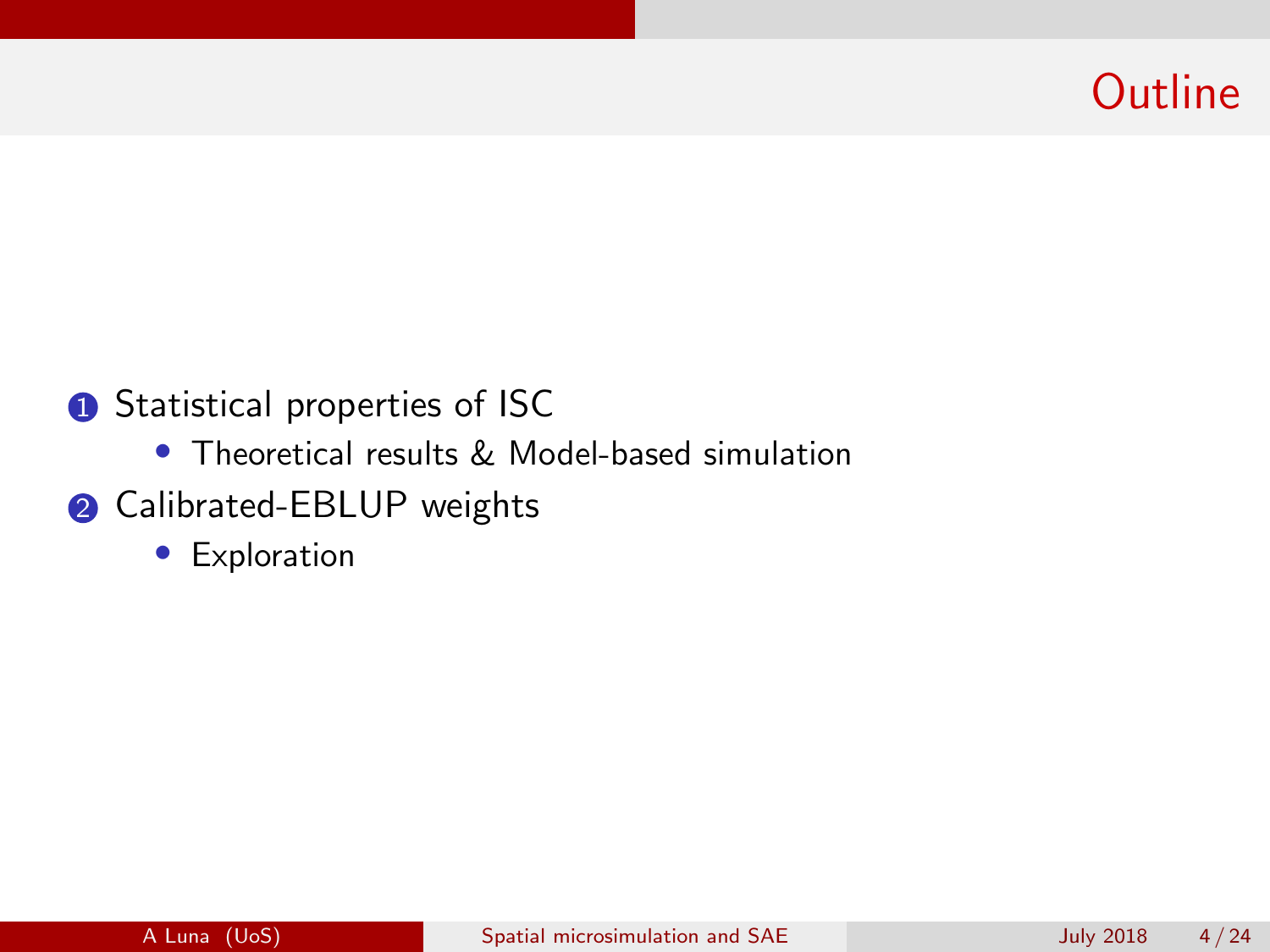# Set up

- Set of small areas  $U_k$  for  $k = 1, ..., m; \quad |U_k| = N_k$
- $y_i$  is an outcome variable for element  $i$
- $\bullet$   $\mathbf{x}_i$  is a vector of covariates for element is
- Area-specific benchmark totals  $X_k$  known
- Sample s selected from larger-than-area population U
- Aim: Provide an estimate for

$$
\theta_k = \sum_{i \in U_k} l_i y_i
$$

• 
$$
l_i = 1 \rightarrow \theta_k = Y_k
$$
.  $l_i = 1/N_k \rightarrow \theta_k = \overline{Y}_k$ .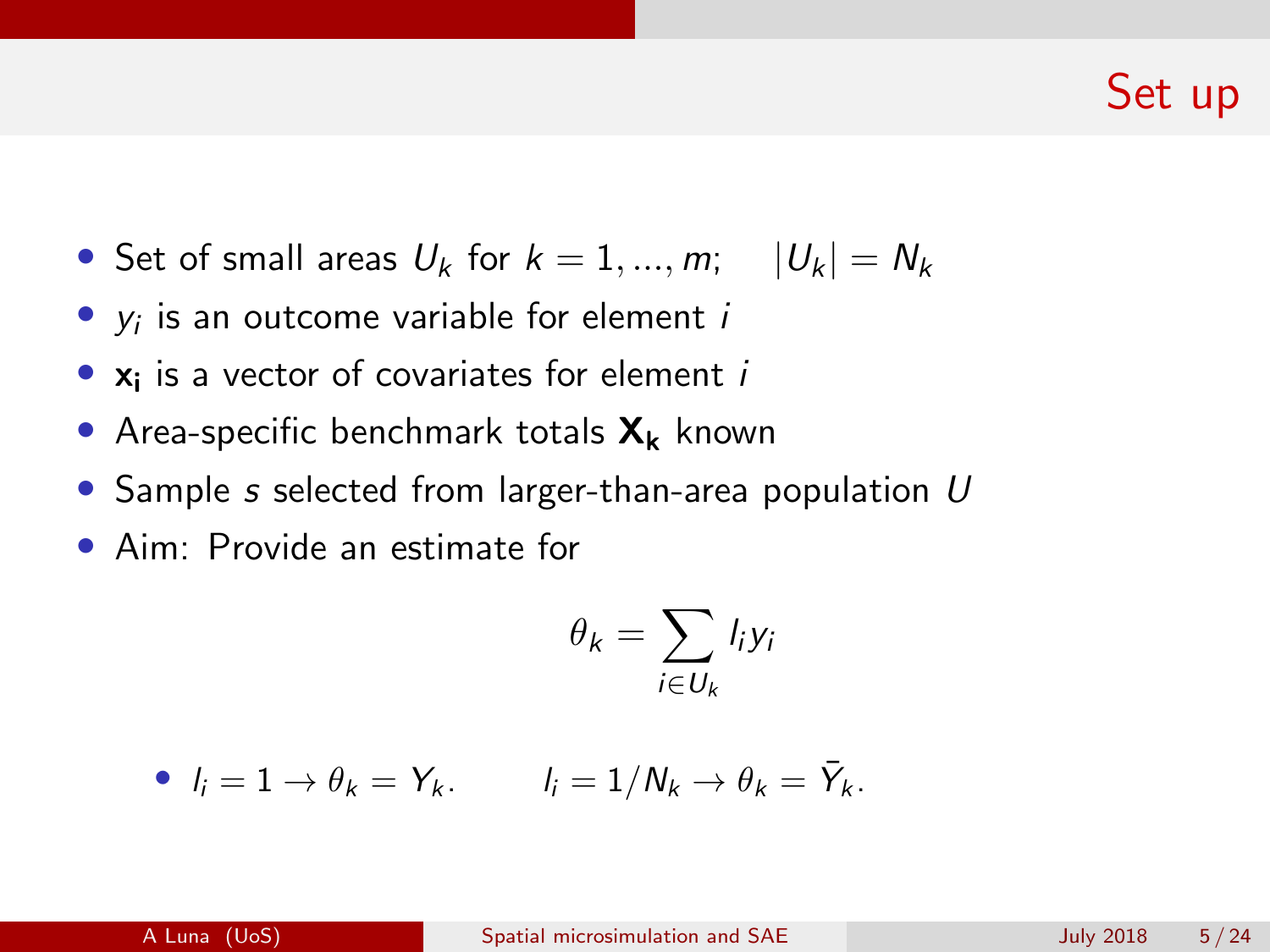Set up

Find the set of weights  $w_i$  that minimise

$$
\sum_{i\in s}\frac{(w_i-a_i)^2}{c_ia_i}
$$

subject to the constraint

$$
\sum_{s} w_i \mathbf{x_i} = \tilde{\mathbf{X}}_{k} = \mathbf{X}_{k}
$$

where  $c_i$  are fixed constants and  $a_i$  are initial weights (arbitrary). Notice:

- Chi-squared distance calibration, e.g. GREGWT
- Non-integer weights (possible  $< 1$ ) are allowed
- No range restrictions (RR) are considered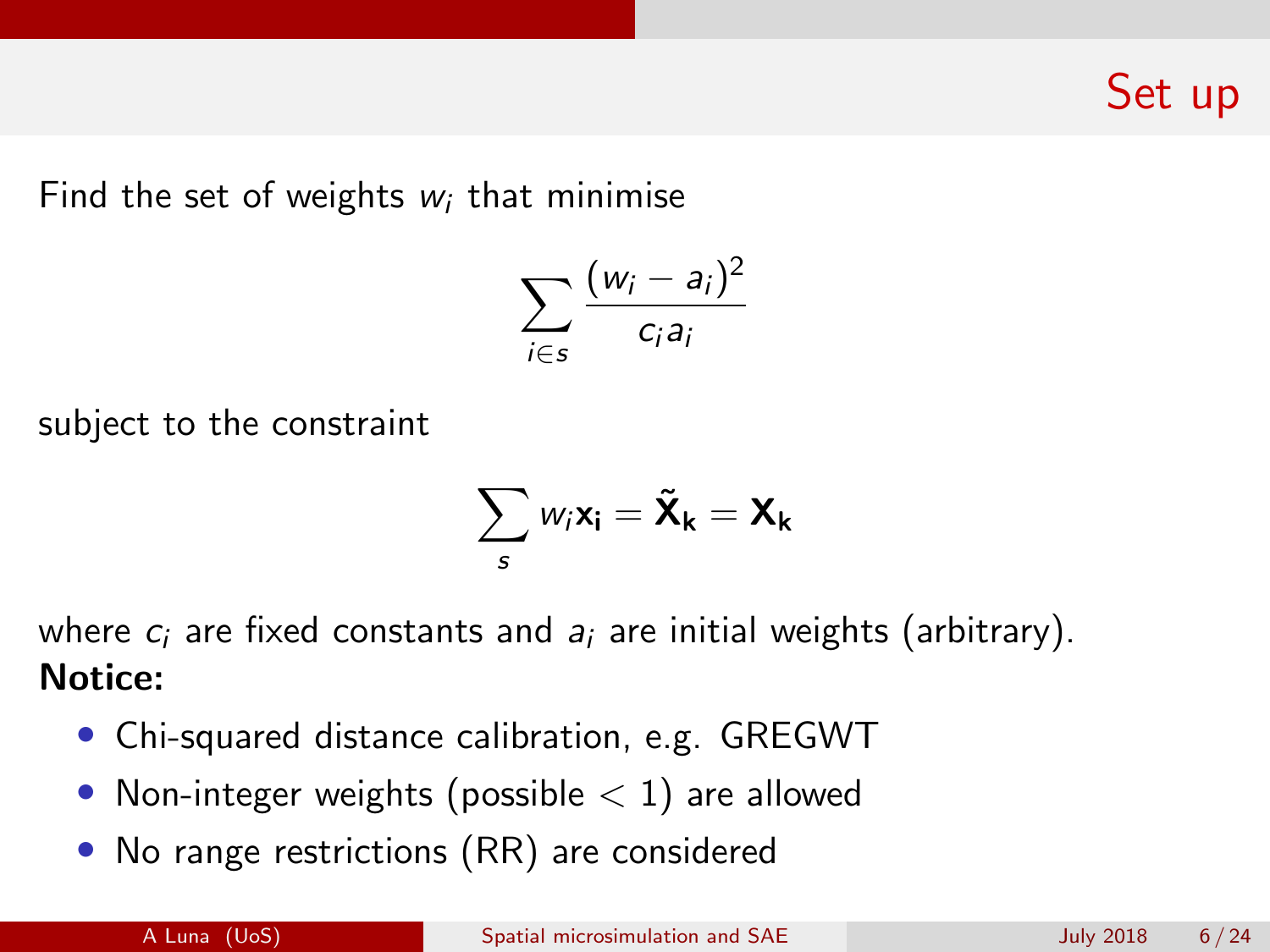# Theoretical results

Result 1: Unbiased prediction under M1

The ISC estimator is unbiased under the model

$$
y_i = \mathbf{x_i}^T \boldsymbol{\beta} + \epsilon_i \tag{M1}
$$

 $i=1,\ldots,N; \ E[\epsilon_i]=0; \ {{\mathit{Cov}}(\epsilon_i,\epsilon_j)=\sigma_{ij}},$  given that the calibration constraints ensure unbiased prediction.

Notice that this does not imply unbiasedness for any fixed population.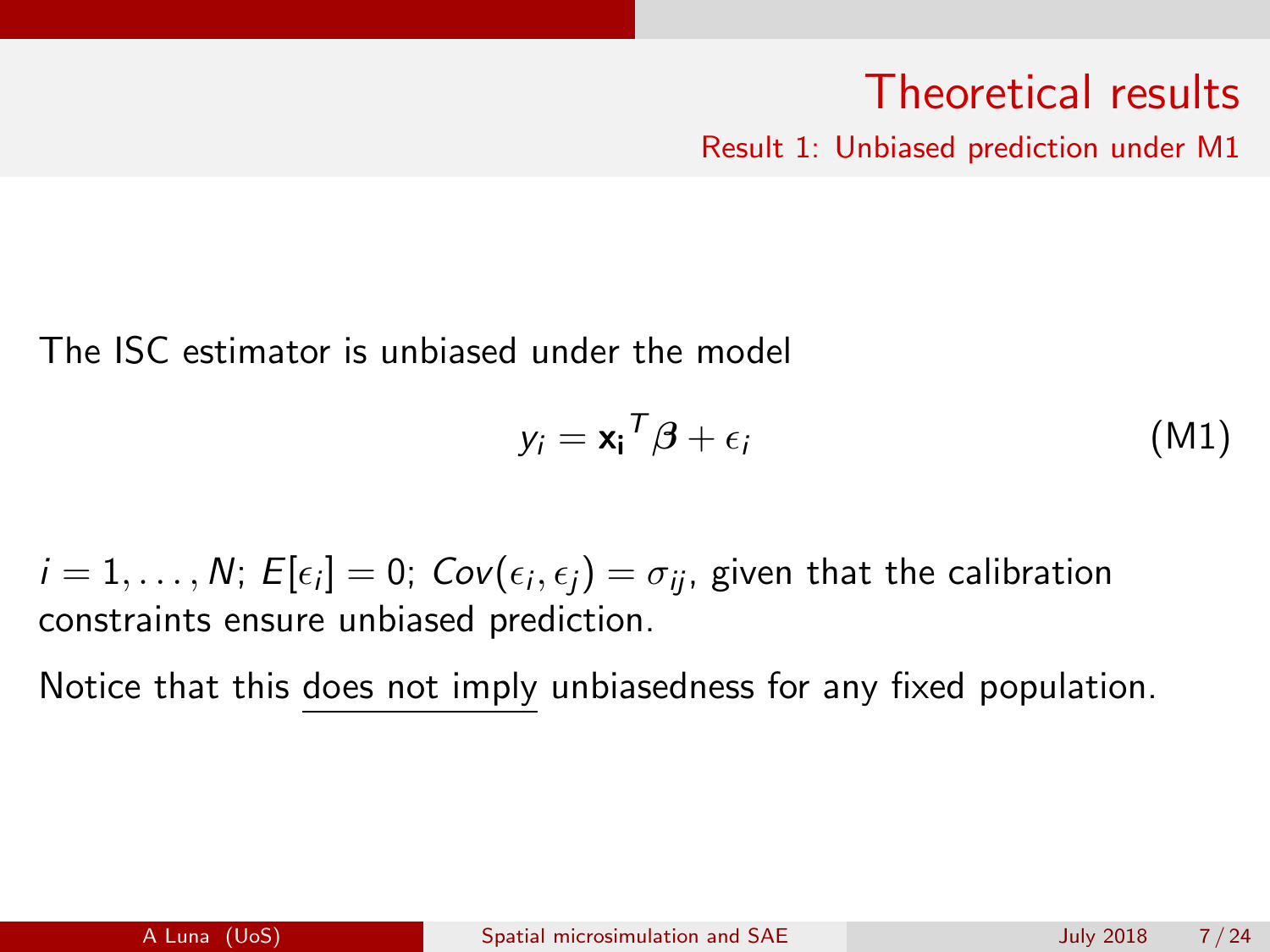#### Theoretical results Result 2: ISC estimator

The ISC estimator for  $\theta_k$  can be written as:

<span id="page-7-0"></span>
$$
\tilde{\theta}_k = \mathbf{X_k}^T \mathbf{b} + (\hat{Y} - \hat{\mathbf{X}}^T \mathbf{b})
$$
 (1)

where 
$$
\hat{Y} = \sum_s a_i y_i
$$
;  $\hat{\mathbf{X}} = \sum_s a_i x_i$ ;  $\mathbf{b} = \hat{\mathbf{A}}^{-1} (\sum_s a_i c_i \mathbf{x_i} y_i)$  and  $\hat{\mathbf{A}} = \sum_s a_i c_i \mathbf{x_i} \mathbf{x_i}^T$ .

- Calibration of all areas can be performed in one step.
- $\bullet$   $\tilde{\theta}_k$  reduces to the synthetic estimator  $\mathbf{X_k}^T \mathbf{b}$  if there is a constant vector **q** such that  $c_i\mathbf{q}^T\mathbf{x_i}\equiv 1$  for all  $i$ , e.g.,
	- model without intercept and  $c_i \propto \frac{1}{x_i}$  ( $x_i$  continuous,  $\epsilon_i$  heteroscedast.)
	- model with intercept and  $c_i = 1$ . (all  $x_i$  categorical)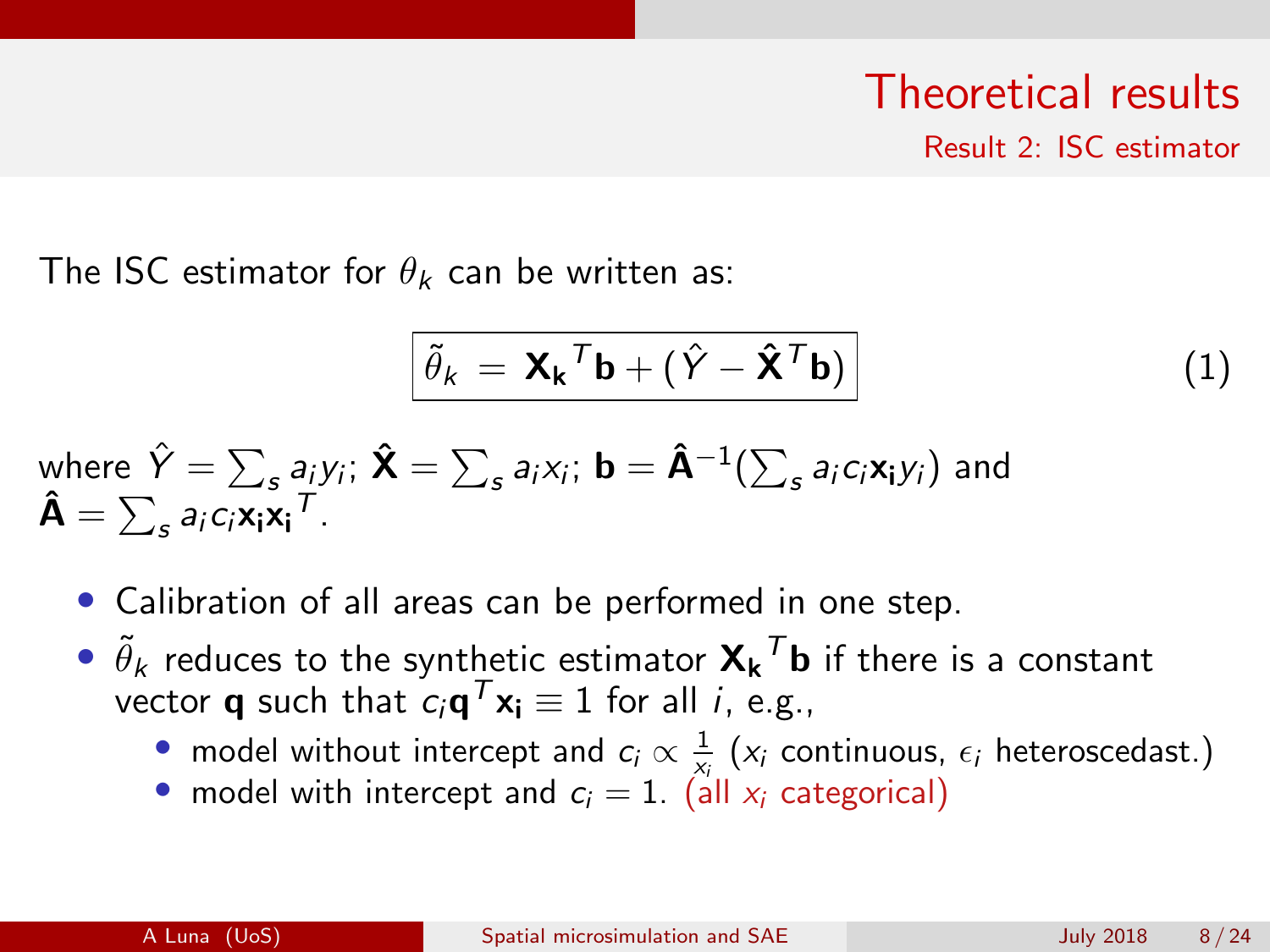#### Theoretical results

Result 3: Design based Variance

Assuming  $a_i = d_i$  (design weights), as  $m \to \infty$  and  $n_k = O(1)$ ,

$$
V(\tilde{\theta}_k) \approx V(\sum_{i \in s} a_i g_{0i} e_i)
$$

for  $g_{0i} = E(g_i)$ ;  $g_i$  such that  $w_i = a_i g_i$  and  $e_i = y_i - x_i B$ . This motivates the estimator:

$$
\hat{V}_D = \hat{V}(\sum_{i \in s} a_i g_i \hat{e}_i),
$$

for  $\hat{e}_i = y_i - \mathbf{x_i}^{\mathsf{T}}$ b. Furthermore, as  $V(\mathbf{b}\vert s)$  is an approximate design-based variance of b, another possible estimator is given by:

$$
\hat{V}_{M1} = \mathbf{X_k}^T \hat{V}(\mathbf{b}|\mathbf{s}) \mathbf{X_k}
$$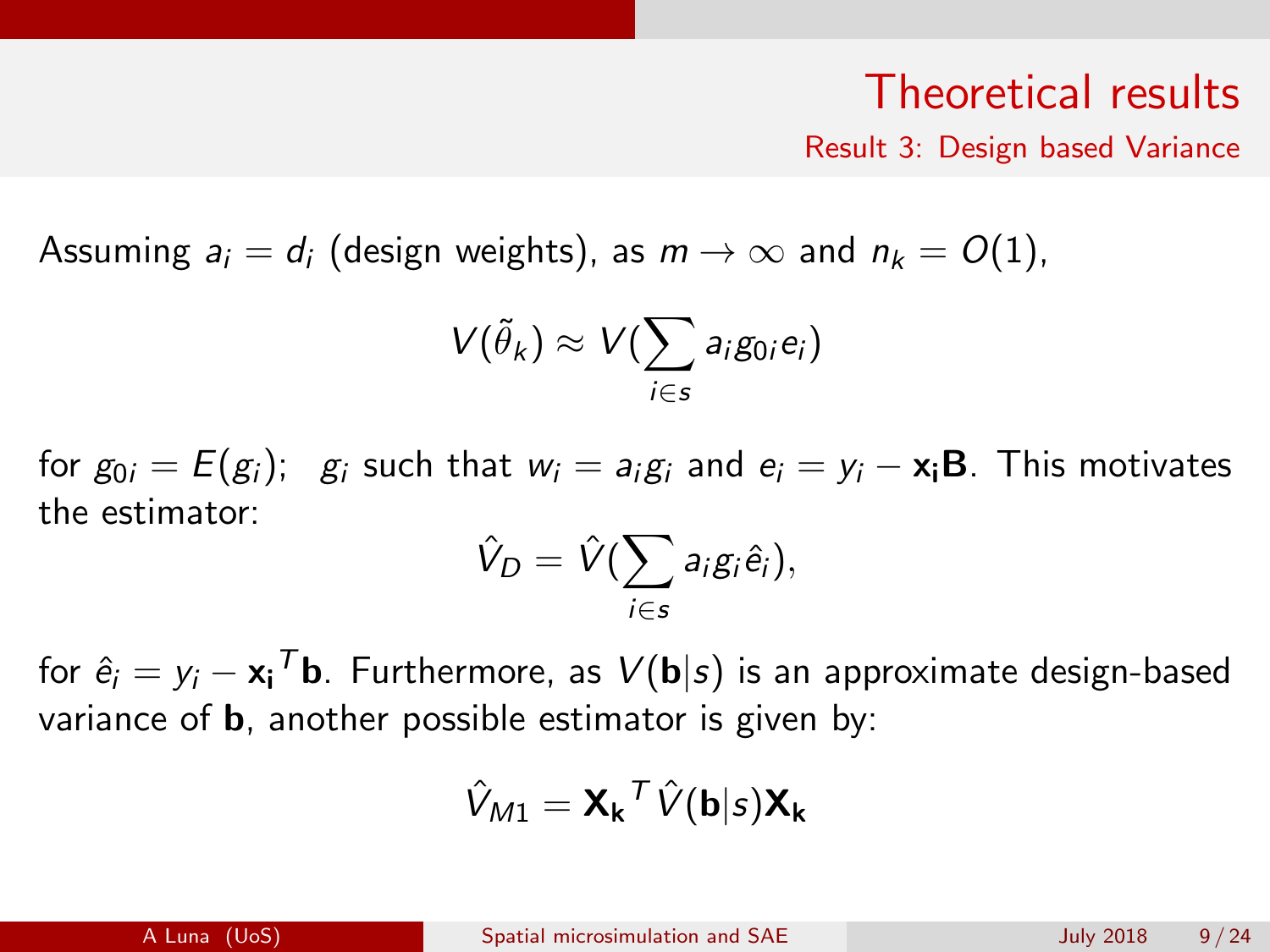## Theoretical results

Result 4: Model-based prediction MSE

Assuming  $a_i = K$ , if  $N_k \to \infty$  as  $m \to \infty$ ,  $n_k = O(1)$  and  $\sqrt{n}/N_k$  is small,

$$
V(\tilde{\theta}_k - \theta_k | s) \approx \mathbf{X_k}^T V(\mathbf{b}|s) \mathbf{X_k} + V(\epsilon_k | s)
$$

hence, possible estimators are:

• 
$$
\hat{V}_{M1} = \mathbf{X_k}^T \hat{V}(\mathbf{b}|s) \mathbf{X_k}
$$
 if  $N_k$  is sufficiently large

• 
$$
\hat{V}_{M2} = \hat{V}_{M1} + \hat{V}(\epsilon_k|s)
$$
 otherwise

Finally, assuming  $y_{ik} = \mathsf{x_{ik}}^{\mathsf{T}}\beta_{\pmb{k}} + \epsilon_{ik}$ , with  $E(\beta_{\pmb{k}}) = \beta$  and  $V(\beta_{\pmb{k}}) = \mathsf{\Gamma}_\beta$ , a possible estimator for the prediction MSE of  $\widetilde{\theta}_k$  is:

$$
\bullet \ \hat{V}_{M3} = \hat{V}_{M2} + \mathbf{X_k}^T \hat{\mathbf{\Gamma}}_{\beta} \mathbf{X_k}
$$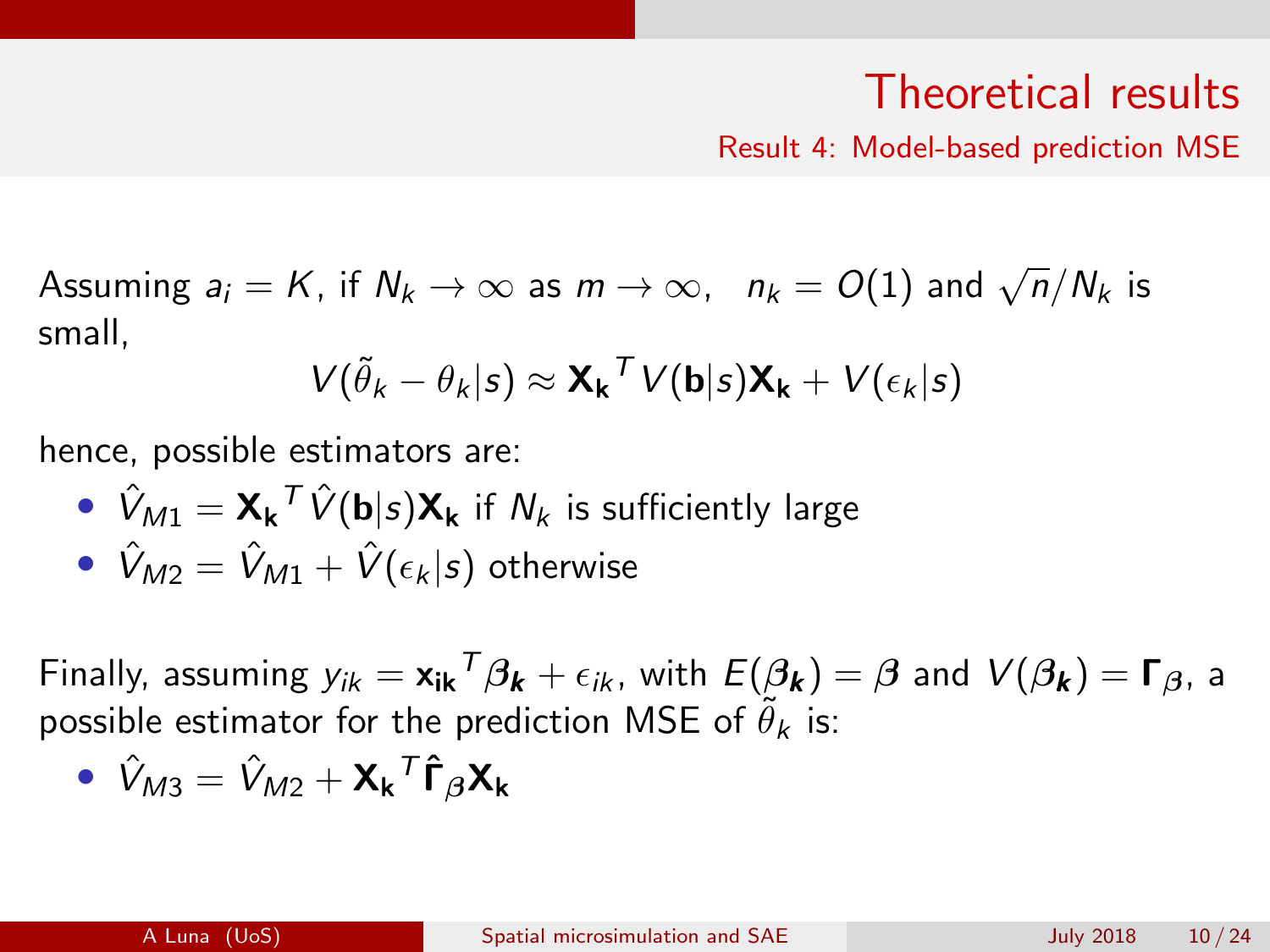# Model-based simulation

Aims:

- $\bullet\,$  Explore  $B(\tilde{\theta}_k)$  and  $MSE(\tilde{\theta}_k)$
- Explore the properties of  $\hat{V}_D$ ,  $\hat{V}_{M1}$ ,  $\hat{V}_{M2}$  and  $\hat{V}_{M3}$

Set-up:

- Synthetic population (300 x 1000)
- Auxiliary variables  $X_r \sim Multinomial(1, \pi_r); p = 1, 2$ .
- Response generated under the scenarios:
	- SC1  $y_{ik} = x_{ik}\beta + \epsilon_{ik}; \quad \beta = \{5, 3, 1, 4, 2, 8\}$
	- SC2  $y_{ik} = x_{ik}\beta_k + \epsilon_{ik}$ ;  $\beta_k = \beta \times \text{unif}(0.85, 1.15)$
	- iid normal errors such that  $CV(y) \approx 0.18$ .
- Fixed  $s_1$  of size 60. Selection of a SRSWOR sample in each domain with size 100. Total sample size 6.000.
- FP-simulation: 5000 samples generated from a fixed population
- Unconditional-simulation: 5000 populations  $+$  1 sample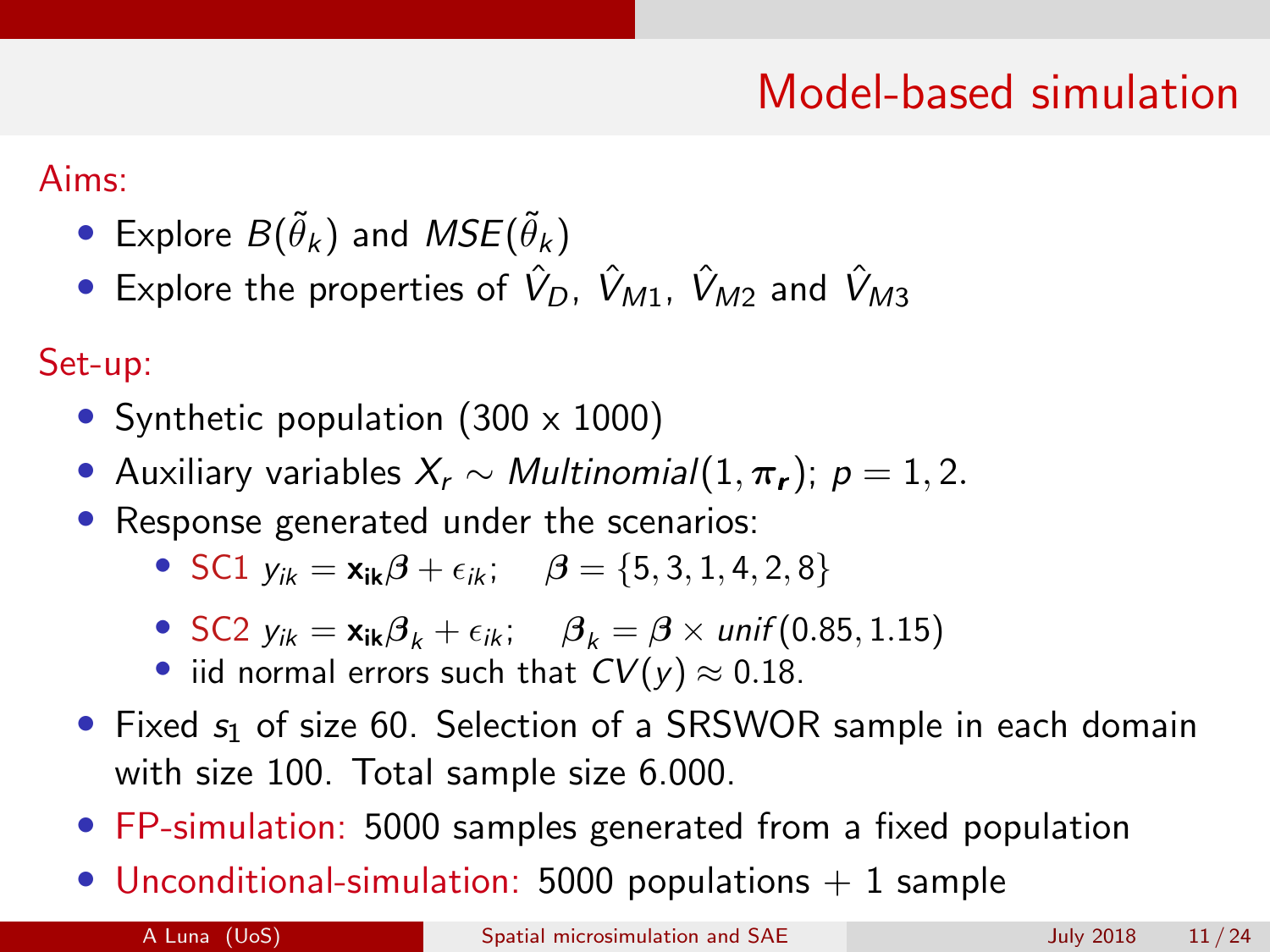# Model-based simulation

Main findings

### RAB and RMSE of  $\tilde{\theta}_k$  (%)

|     |               |                 | $ARB(\% )$      | $RMSE(\% )$     |                 |
|-----|---------------|-----------------|-----------------|-----------------|-----------------|
|     |               | SC <sub>1</sub> | SC <sub>2</sub> | SC <sub>1</sub> | SC <sub>2</sub> |
|     | In sample     | 0.327           | 4.915           | 0.396           | 4.940           |
| FP  | Out of sample | 0.363           | 4.591           | 0.430           | 4.618           |
|     | All           | 0.356           | 4.656           | 0.424           | 4.682           |
|     | In sample     | 0.005           | 4.687           | 0.511           | 4.760           |
| Mod | Out of sample | 0.005           | 4.514           | 0.518           | 4.595           |
|     | All           | 0.005           | 4.549           | 0.517           | 4.628           |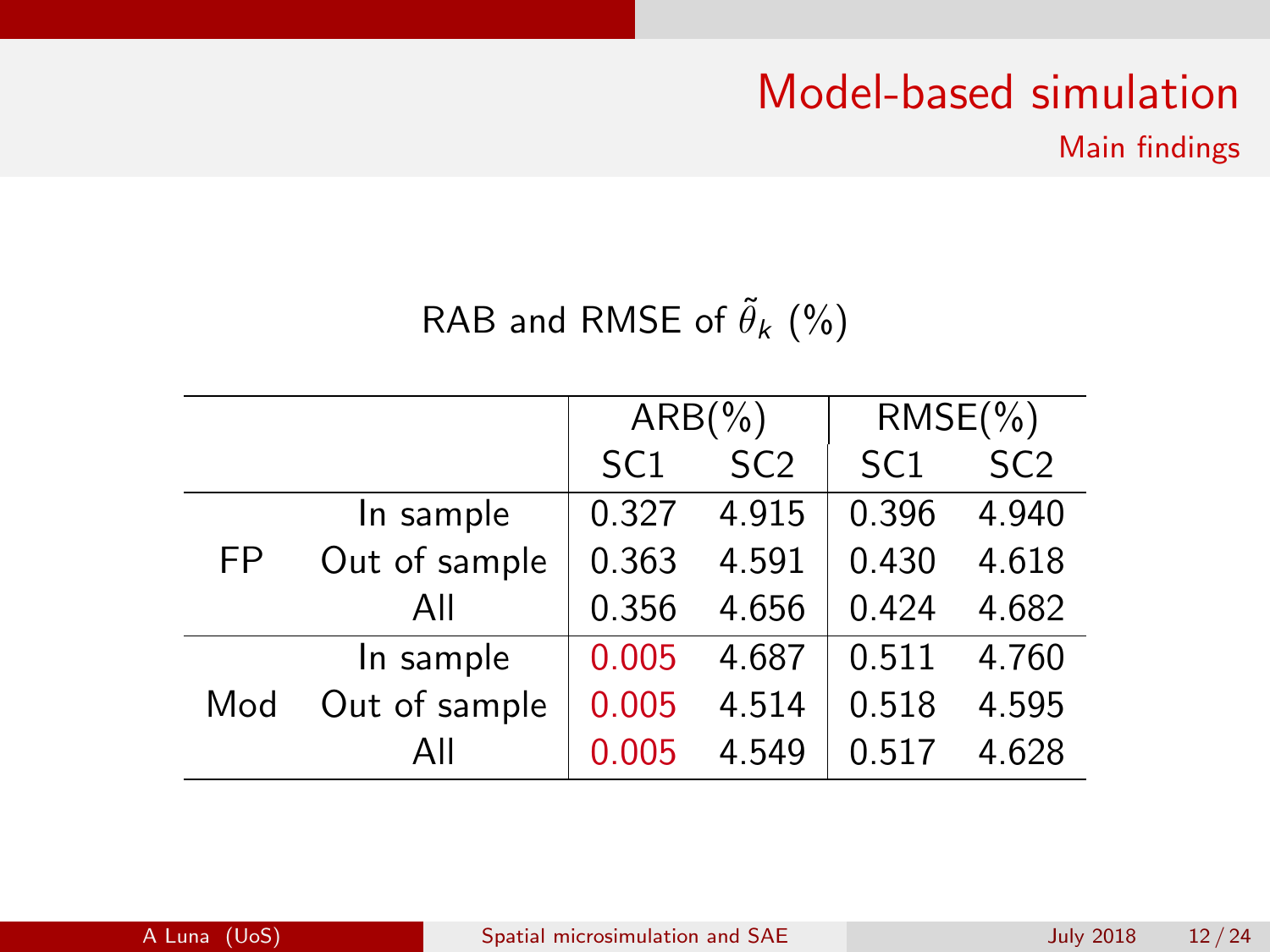# Model-based simulation

Relative Bias Variance estimators (%)

\n- \n
$$
\hat{V}_D = \hat{V}(\sum_{i \in s} a_i g_i \hat{e}_i)
$$
\n
\n- \n $\hat{V}_{M1} = \mathbf{X_k}^T \hat{V}(\mathbf{b} | s) \mathbf{X_k}$  if  $N_k$  is sufficiently large\n
\n- \n $\hat{V}_{M2} = \hat{V}_{M1} + \hat{V}(\epsilon_k | s)$  otherwise\n
\n- \n $\hat{V}_{M3} = \hat{V}_{M2} + \mathbf{X_k}^T \hat{\mathbf{f}}_{\beta} \mathbf{X_k}$ \n
\n

|                |                       | FP                       | Unconditional         |                          |                 |                 |
|----------------|-----------------------|--------------------------|-----------------------|--------------------------|-----------------|-----------------|
|                |                       | SC <sub>1</sub>          | SC <sub>2</sub>       |                          | AMSE            |                 |
| Est.           | $V(\tilde{\theta}_k)$ | $AMSE(\tilde{\theta}_k)$ | $V(\tilde{\theta}_k)$ | $AMSE(\tilde{\theta}_k)$ | SC <sub>1</sub> | SC <sub>2</sub> |
| $\hat{V}_D$    | 5.868                 |                          | 282.642               |                          |                 |                 |
| $\hat{V}_{M1}$ | 10.472                |                          |                       |                          | $-85.58$        | $-99.446$       |
| $\hat{V}_{M2}$ |                       | 13.853                   |                       | $-96.267$                | 0.434           | $-96.143$       |
| $\hat{V}_{M3}$ |                       | 72.974                   |                       | 10.677                   | 64.206          | 8.054           |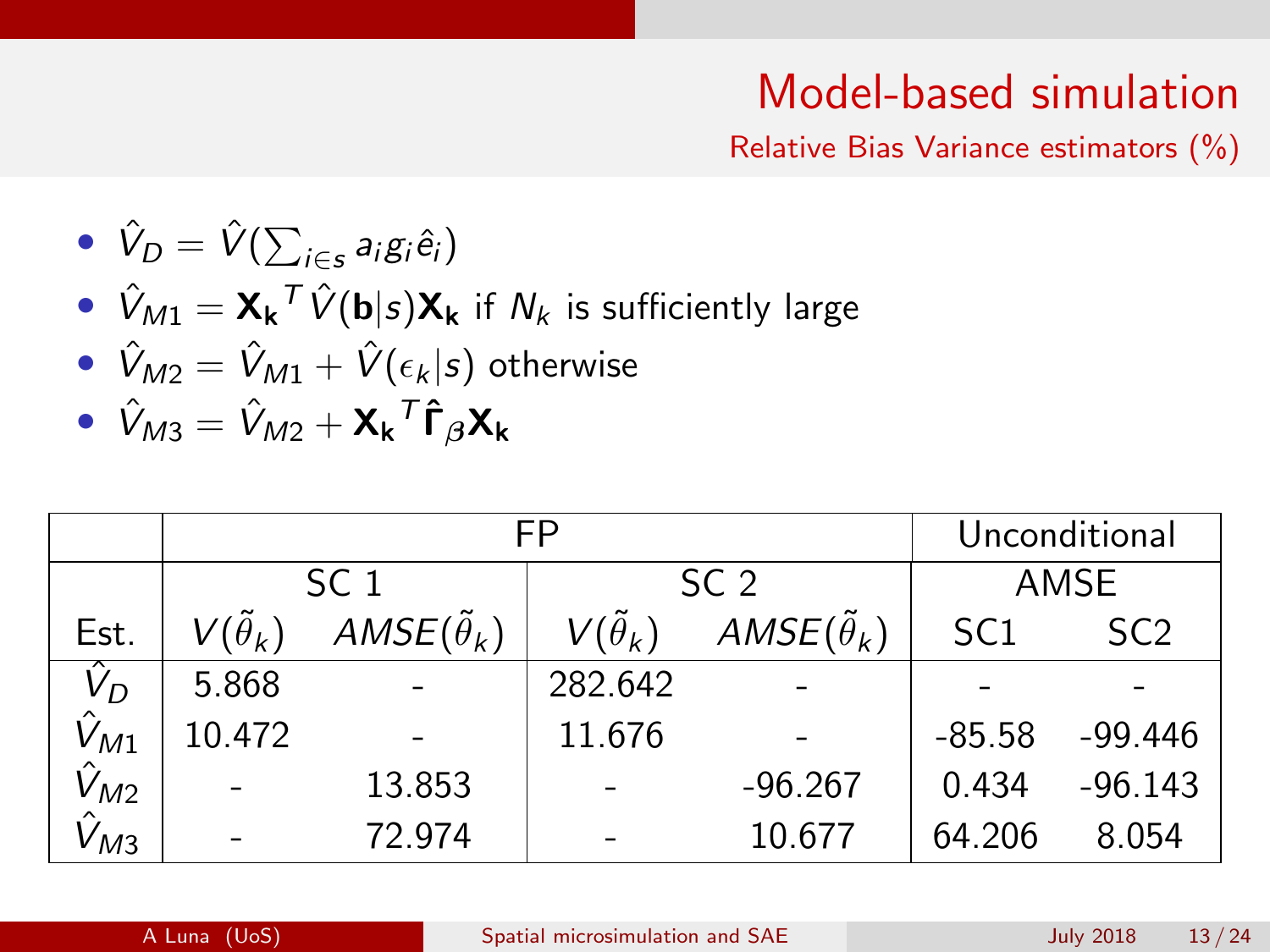# Summary

- $\bullet$   $\tilde{\theta}_k$  is unbiased under model M1. Not unbiased for any finite population
- $\bullet\,$  Given the expression  $(1),\,\tilde{\theta}_k$  $(1),\,\tilde{\theta}_k$  can be calculated in one step.
- $\bullet$  In some cases,  $\widetilde{\theta}_k$  reduces to the synthetic estimator  $\mathbf{X_k}^T \mathbf{b}$ . A particular case is when all  $x_i$  are categorical and  $c_i = 1$ .
- FP uncertainty estimation. All proposed variance estimators are biased. For the variance of  $\widetilde{\theta}_k$ ,  $\hat{V}_D$  seems to perform better if the model holds and  $\hat{V}_{M1}$  if it doesn't.  $\hat{V}_{M2}$  and  $\hat{V}_{M3}$  seems closer to the average MSE, but this needs to be studied in more detail.
- Unconditional uncertainty estimation. Estimation of area-specific MSE  $\tilde{\theta}_k$  does not seem possible with any of the proposed estimators. Under the model,  $V_{M2}$  shows good performance on estimating the average MSE of  $\tilde{\theta}_\mathsf{K}$ . Although biased the additional term in  $\hat{V}_{M3}$ seems to capture some of the additional uncertainty due to model misspecification.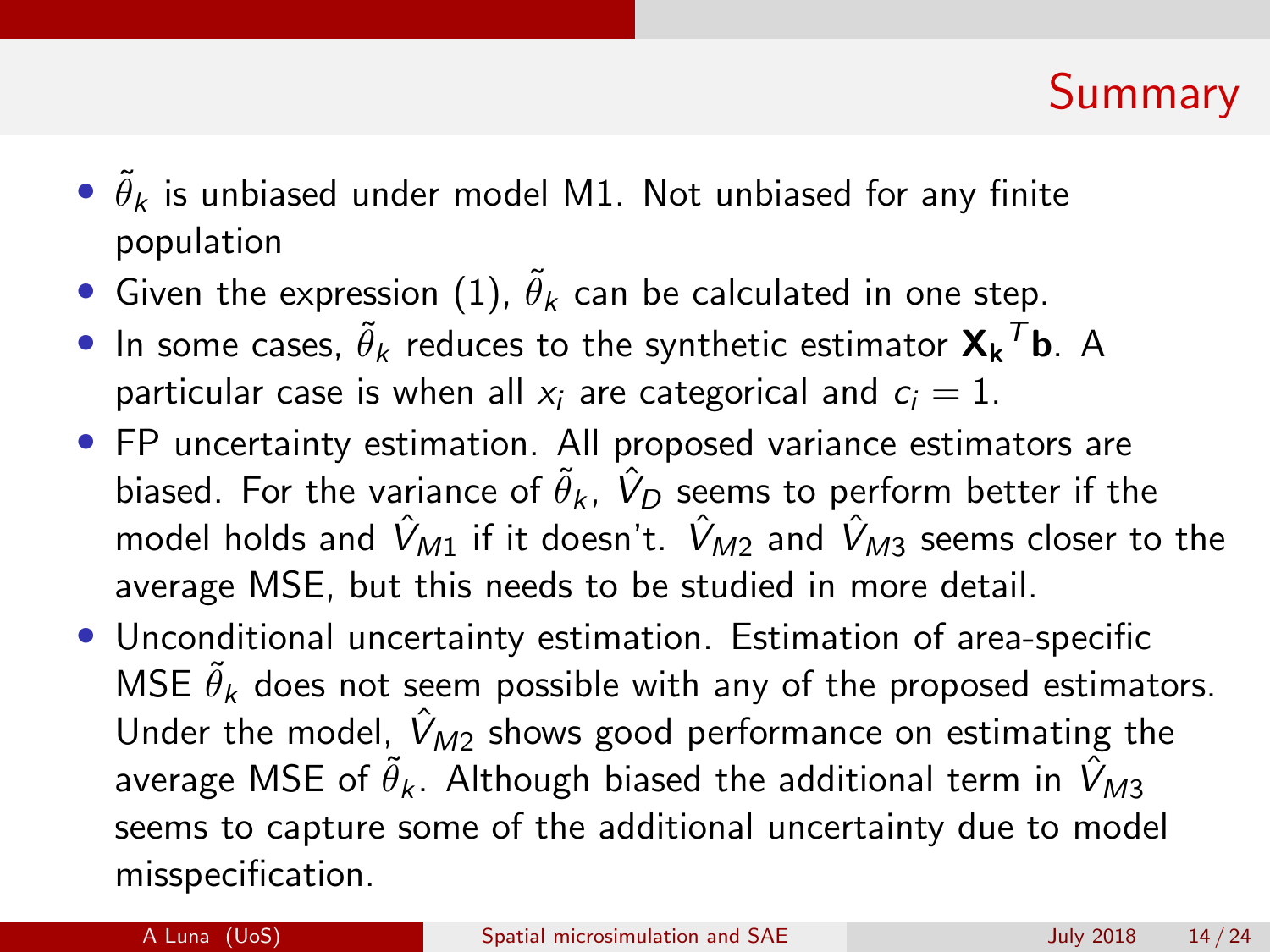# **Outline**

#### **1** Statistical properties of ISC

- Theoretical results & Model-based simulation
- **2** Calibrated-EBLUP weights
	- Exploration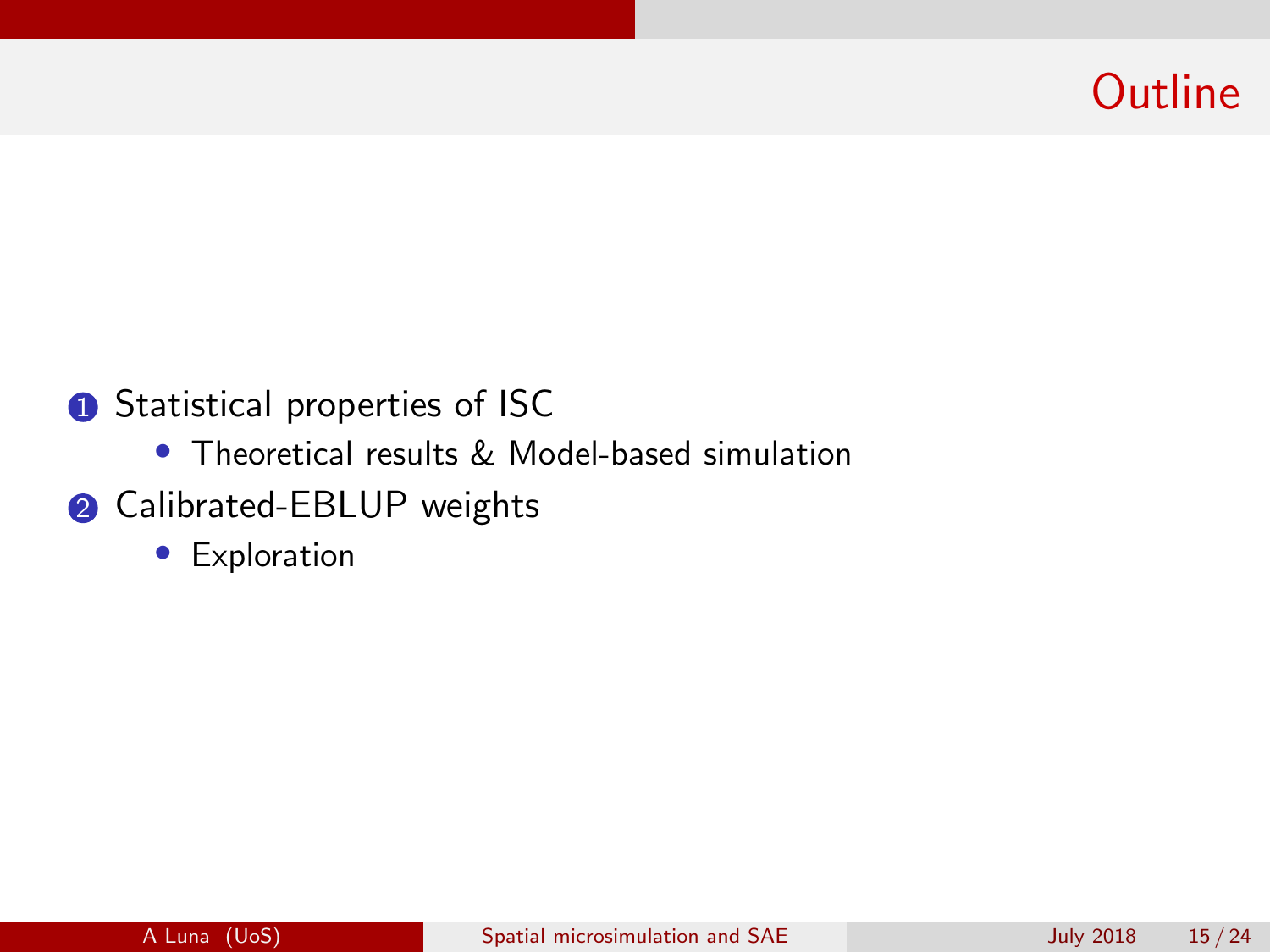# Calibrated-EBLUP weights

Consider the the nested regression model

$$
y_{ik} = \mathbf{x}_{ik}^T \boldsymbol{\beta} + u_i + \epsilon_{ik},
$$

with  $u_i \stackrel{iid}{\sim} (0,\sigma^2_u)$  and  $\epsilon_{ik} \stackrel{iid}{\sim} (0,\sigma^2_e)$ . An EBLUP of  $\bar{Y}_i$  is given by:

<span id="page-15-0"></span>
$$
\bar{Y}_{i}^{E} = \bar{\mathbf{X}}_{i}^{T} \hat{\boldsymbol{\beta}} + \hat{\gamma}_{i} \left( \bar{y}_{i} - \bar{\mathbf{x}}_{i} \hat{\boldsymbol{\beta}} \right).
$$
 (2)

As  $\hat{\boldsymbol{\beta}}=\left(\mathsf{X}^{\mathcal{T}}\hat{\mathsf{V}}^{-1}\mathsf{X}\right)^{-1}\mathsf{X}^{\mathcal{T}}\hat{\mathsf{V}}^{-1}\mathsf{Y}=\mathsf{H}\mathsf{Y}$ , [\(2\)](#page-15-0) can be rewritten as:

$$
\bar{Y}_{i}^{E} = \left[ \bar{\mathbf{X}}_{i}^{T} \mathbf{H} + \hat{\gamma}_{i} \left( \delta_{i} - \bar{\mathbf{x}}_{i} \mathbf{H} \right) \right] \mathbf{Y} = \mathbf{W}_{i}^{E} \mathbf{Y} = \sum_{j=1}^{n} w_{ij} y_{j}, \tag{3}
$$

with  $\hat{\gamma}_i=\hat{\sigma}_u^2/(\hat{\sigma}_u^2+\hat{\sigma}_\epsilon^2/n_i);~\delta_{ik}=1/n_i$  if  $k\in s_i$  and zero otherwise and  $\hat{\mathsf{V}} = \mathsf{bdiag}(\bar{\mathsf{diag}}(\hat{\sigma}^2_{\epsilon}) + \hat{\sigma}^2_{u}\mathbf{1}_{n_i}\mathbf{1}_{n_i}^{\mathsf{T}}).$ 

A Luna (UoS) [Spatial microsimulation and SAE](#page-0-0) July 2018 16 / 24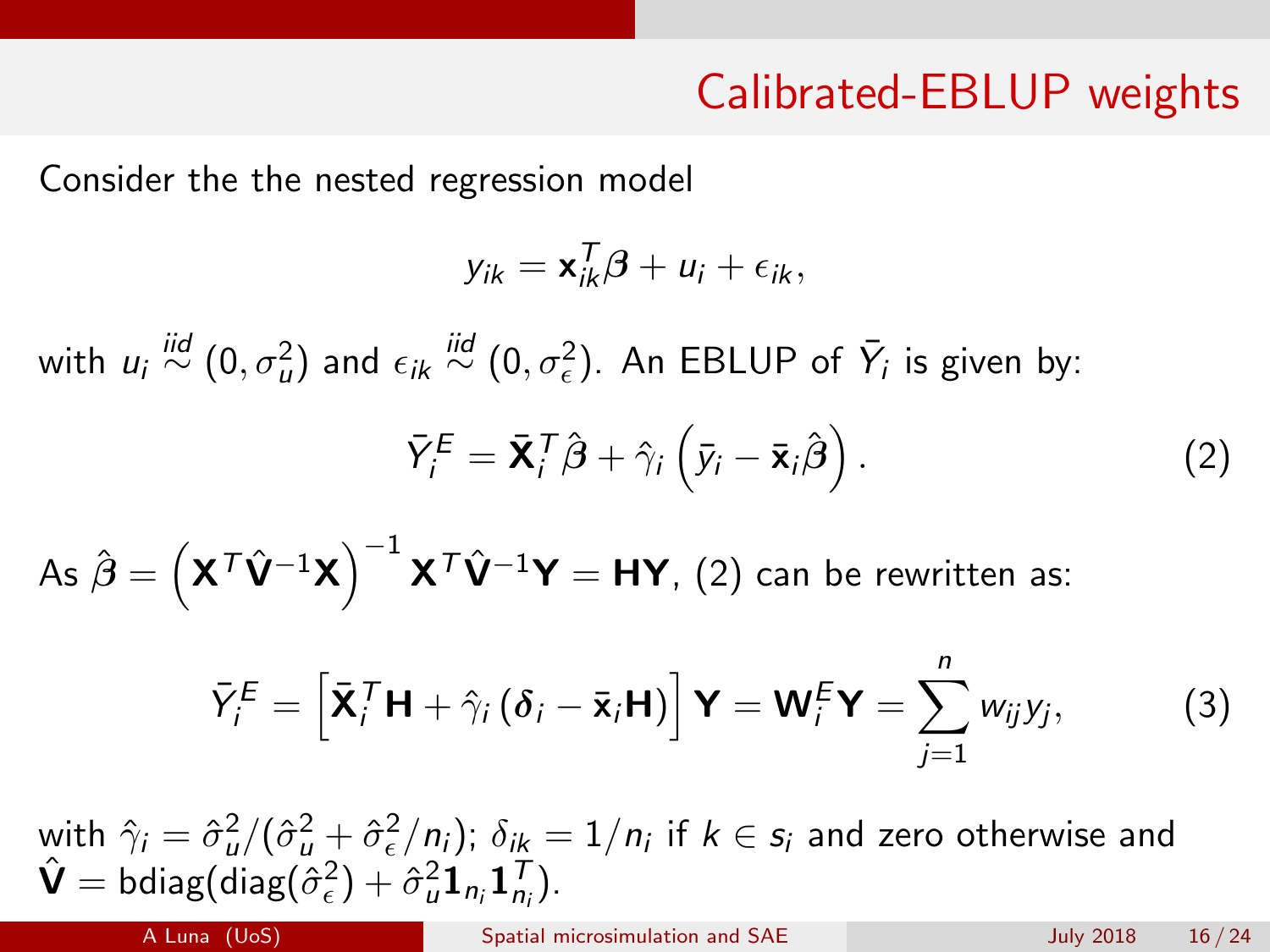Considering all domains simultaneously,

$$
\bar{\mathbf{Y}}^{\mathcal{E}} = \left[ \bar{\mathbf{X}}^{\mathcal{T}} \mathbf{H} + \hat{\gamma} (\delta - \bar{\mathbf{x}} \mathbf{H}) \right] \mathbf{Y} = \mathbf{W}^{\mathcal{E}} \mathbf{Y}.
$$

 $\mathsf{W}^E$  is a matrix of dimension  $m \times n$ , containing in the rows 'optimal' domain-specific weights for Y.

- In which situations could the weights in  $W^E$  be used to obtain adequate estimates for another variable Z?
- Can the weights in  $W^E$  be used as a starting point for ISC?
	- In the context presented before, ISC corresponds to the synthetic estimator  $\bar{\mathbf{X}}_i^{\mathcal{T}}\hat{\boldsymbol{\beta}}.$  EBLUP weights can motivate an initial trade-off between bias and variance.
	- The risk of losing optimality for **Y** can be eliminated by adding  $\bar{Y}^E$  to the set of calibration constraints.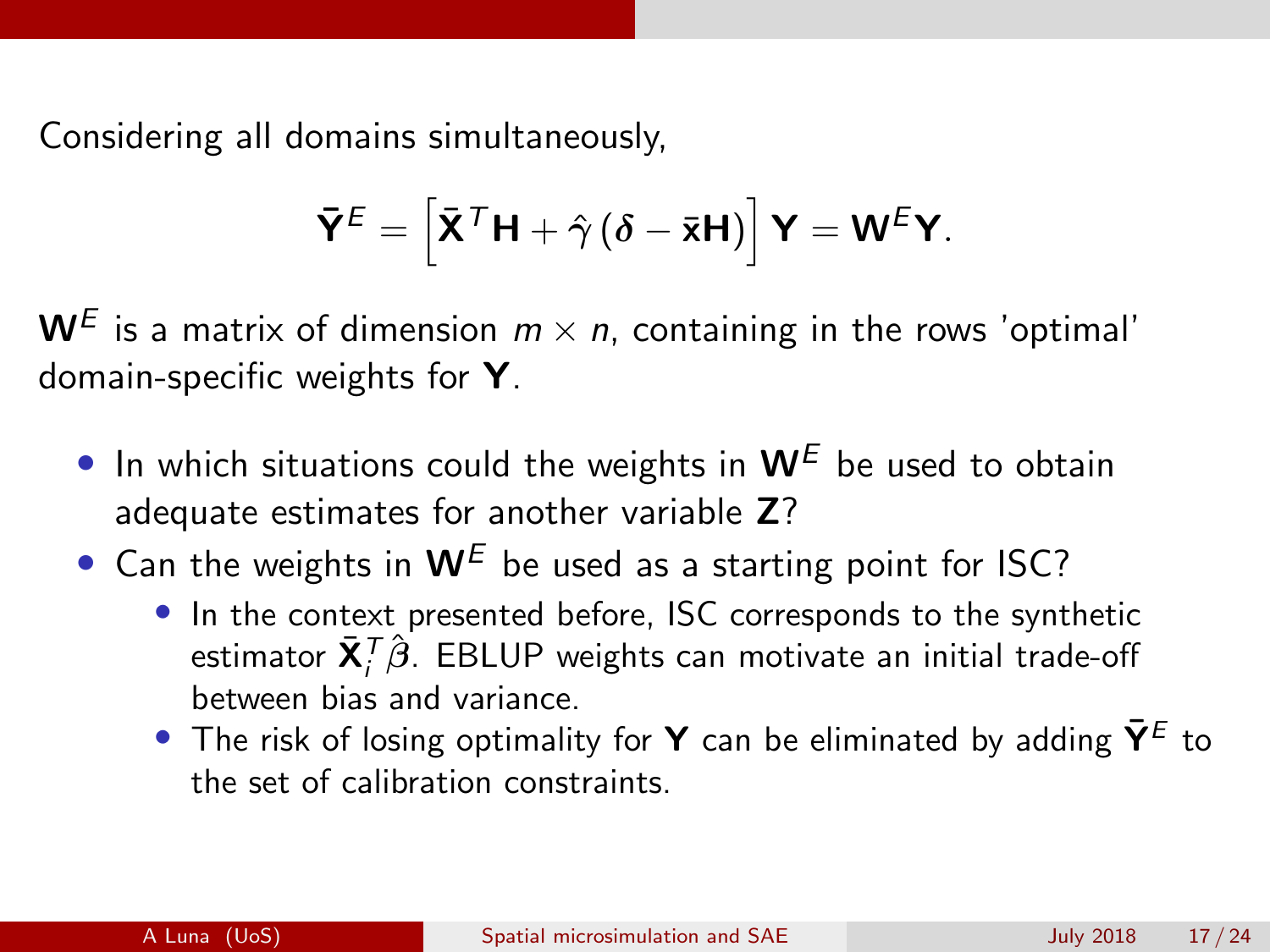# **Exploration**

- Synthetic population (100  $\times$  300) generated using a real sample of 10k observations.  $X_1(5)$ ,  $X_2(5)$ ,  $X_3(7)$  and  $Y(6)$ .
- Response variables:
	- $Y_1$  and  $Y_2$  obtained directly from the data.
	- $Y_3$  has been contaminated to reduce the correlation with  $Y_1$

• 
$$
Y_4 = [\mathbf{X}_2, \mathbf{X}_3] \boldsymbol{\beta} + \boldsymbol{\zeta}; \zeta_{ik} \stackrel{\text{iid}}{\sim} N(0, \sigma_{\zeta}^2)
$$

• 
$$
Y_5 = [\mathbf{X}_2, \mathbf{X}_3] \beta_i + \xi
$$
;  $\xi_{ik} \widetilde{N} \sim (0, \sigma_{\xi}^2)$ ;  $\beta_i = \beta + \nu_i$ ;  
\n $\nu_i \stackrel{iid}{\sim} MN(\mathbf{0}, 0.05 \times \text{diag}(\beta))$ 

• Fixed  $s_1$  of size 50. Selection of 1000 independent samples with fixed domain size 25. Total sample size 1.250.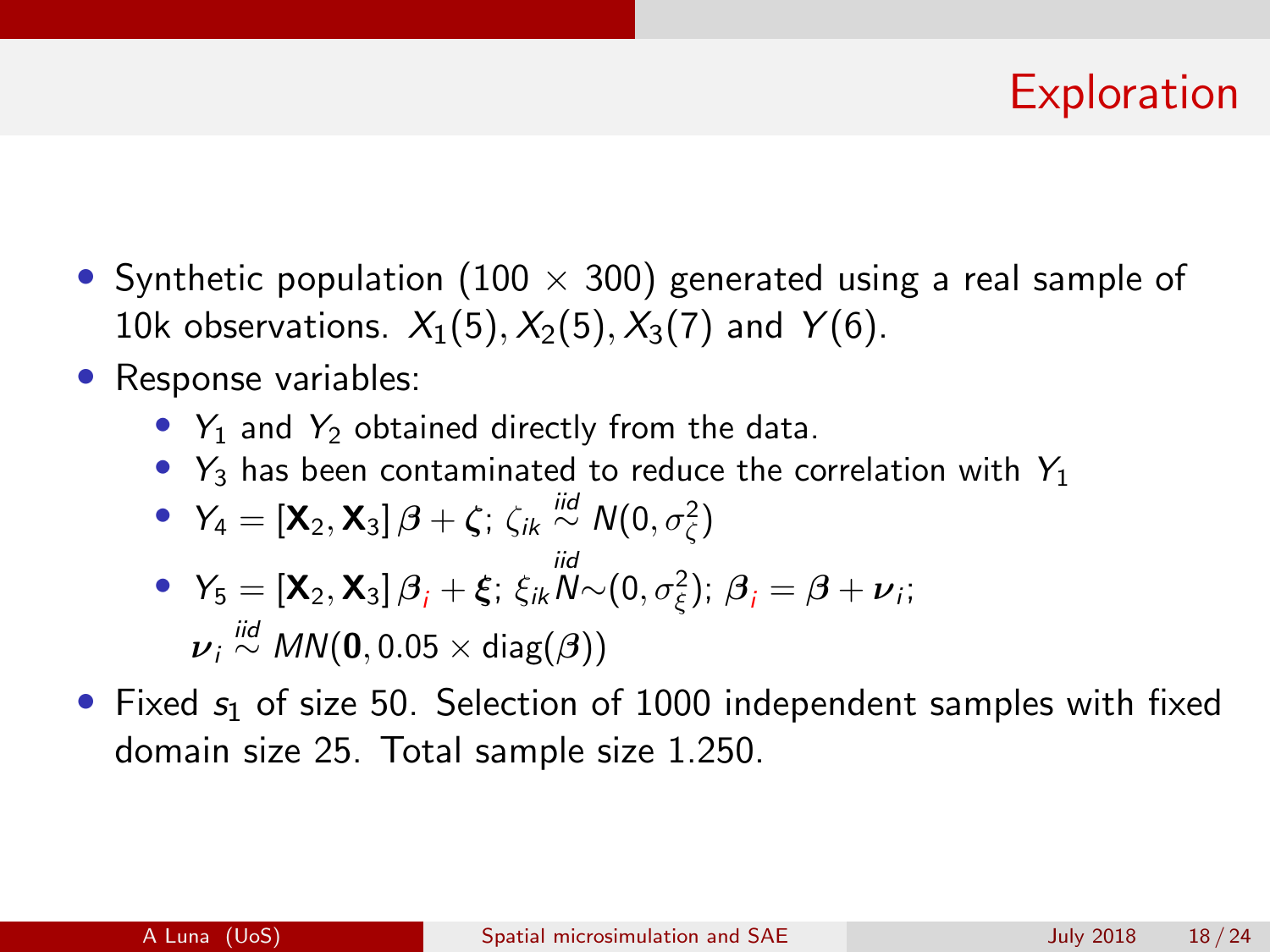# **Exploration**

- Estimators:
	- $\bar{\mathbf{D}}$   $\bar{Y}_{i}^{E_1}$ : uses the EBLUP weights calculated for  $\bar{\mathbf{Y}}_1 | \bar{\mathbf{X}}_1$
	- $2\,$   $\bar{Y}_i^{E_1C_{2,3}}$ : uses the weights obtained after applying ISC with starting point the EBLUP weights above, for each domain. Constraints:  $\mathsf{X}_2, \mathsf{X}_3, Y_i^{E_1}.$
	- $\bar{\mathbf{3}}$   $\bar{Y}_{i}^{E_{1,2,3}}$ : is an EBLUP for  $\bar{\mathbf{Y}}_i | \bar{\mathbf{X}}_1, \bar{\mathbf{X}}_2, \bar{\mathbf{X}}_3$
	- $\bar{\bm{\Psi}}$   $\bar{Y}_i^{C_{1,2,3}}$  is the ISC obtained using initial weights  $=1$  and constraints  $X_1, X_2, X_3$
- $\bullet$  Potential negative weights from  $\bar{Y}^{E_1}_{i}$ . In those cases,  $\mathbf{W}^{E*}_{i} = \mathbf{W}^{E}_{i} + c$ . Around 10% observed, always for  $k \notin s_i$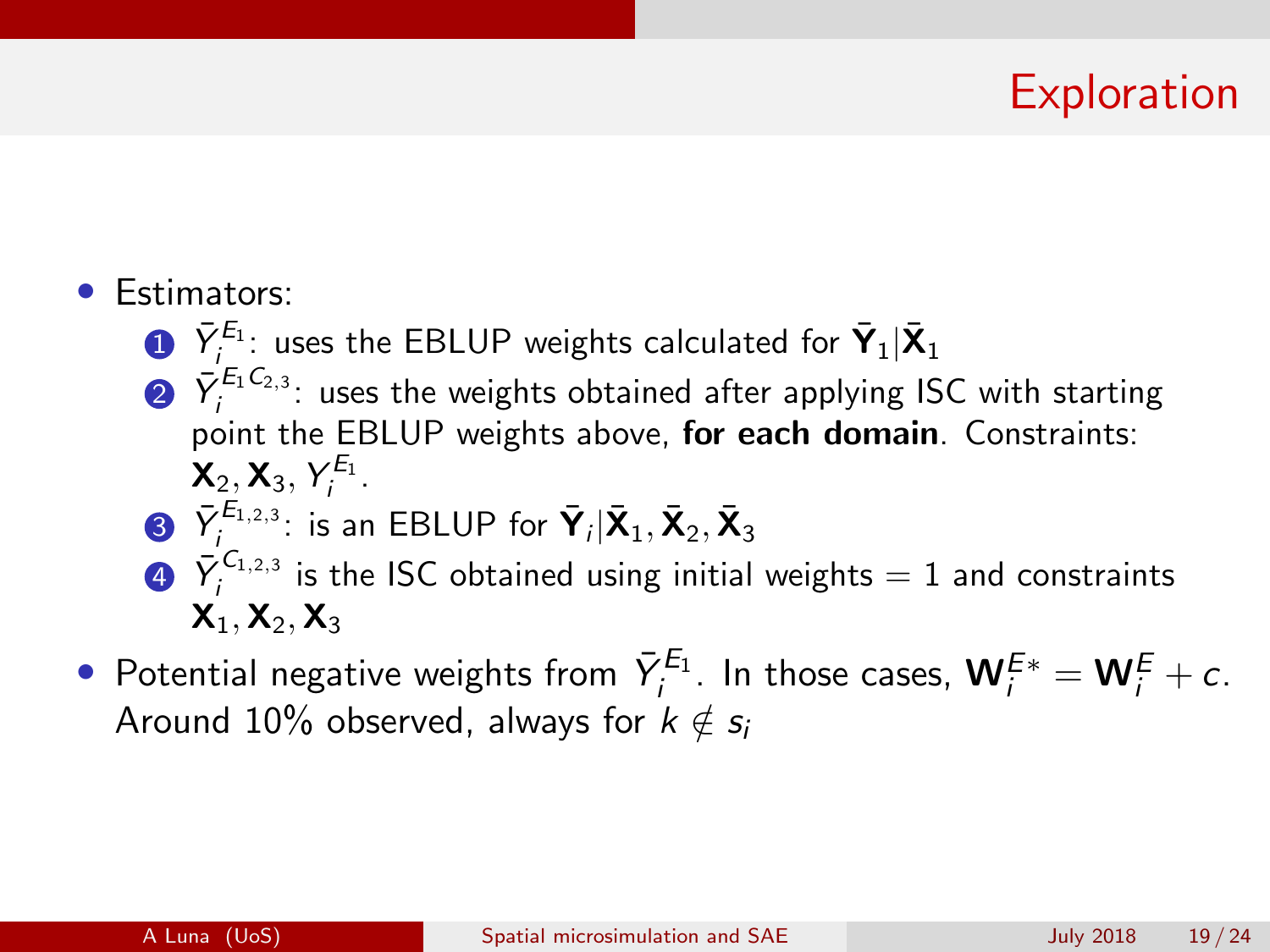## Results in-sample areas

| RAB (%)       |       |                                             |                         | RMSE $(\% )$ |               |                         |       |
|---------------|-------|---------------------------------------------|-------------------------|--------------|---------------|-------------------------|-------|
| $E_{1,2,3}$   | $E_1$ | $E_1 C_{2,3}$ $C_{1,2,3}$ $E_{1,2,3}$ $E_1$ |                         |              |               | $E_1 C_{2,3} C_{1,2,3}$ |       |
| $Y_1$   7.29  |       | 7.46 7.46                                   | 21.15 15.75 16.00 16.00 |              |               |                         | 21.60 |
| $Y_2$   20.31 | 13.92 | 18.40                                       | 37.51                   |              | 34.49 38.37   | 36.16                   | 38.83 |
| $Y_3$   15.39 | 8.54  | 11.49                                       | 24.11                   | 22.97        | 26.28         | 24.68                   | 25.20 |
| $Y_4$ 0.69    | 0.29  | 0.40                                        | $0.75$                  | 1.03 2.46    |               | 1.94                    | 0.97  |
| $Y_5$   1.27  | 1.86  | 2.50                                        | 5.22                    |              | $2.97$ $3.23$ | 3.31                    | 5.27  |

- MSE of  $E_1$  comparable to that of  $C_{1,2,3}$  for other variables, even if the correlation is low. Corr $(Y_1, Y_i) = (-0.363, -0.056, 0.046, 0.029), i = 2, \ldots, 5.$
- However,  $E_1$  seems substantially more robust to bias.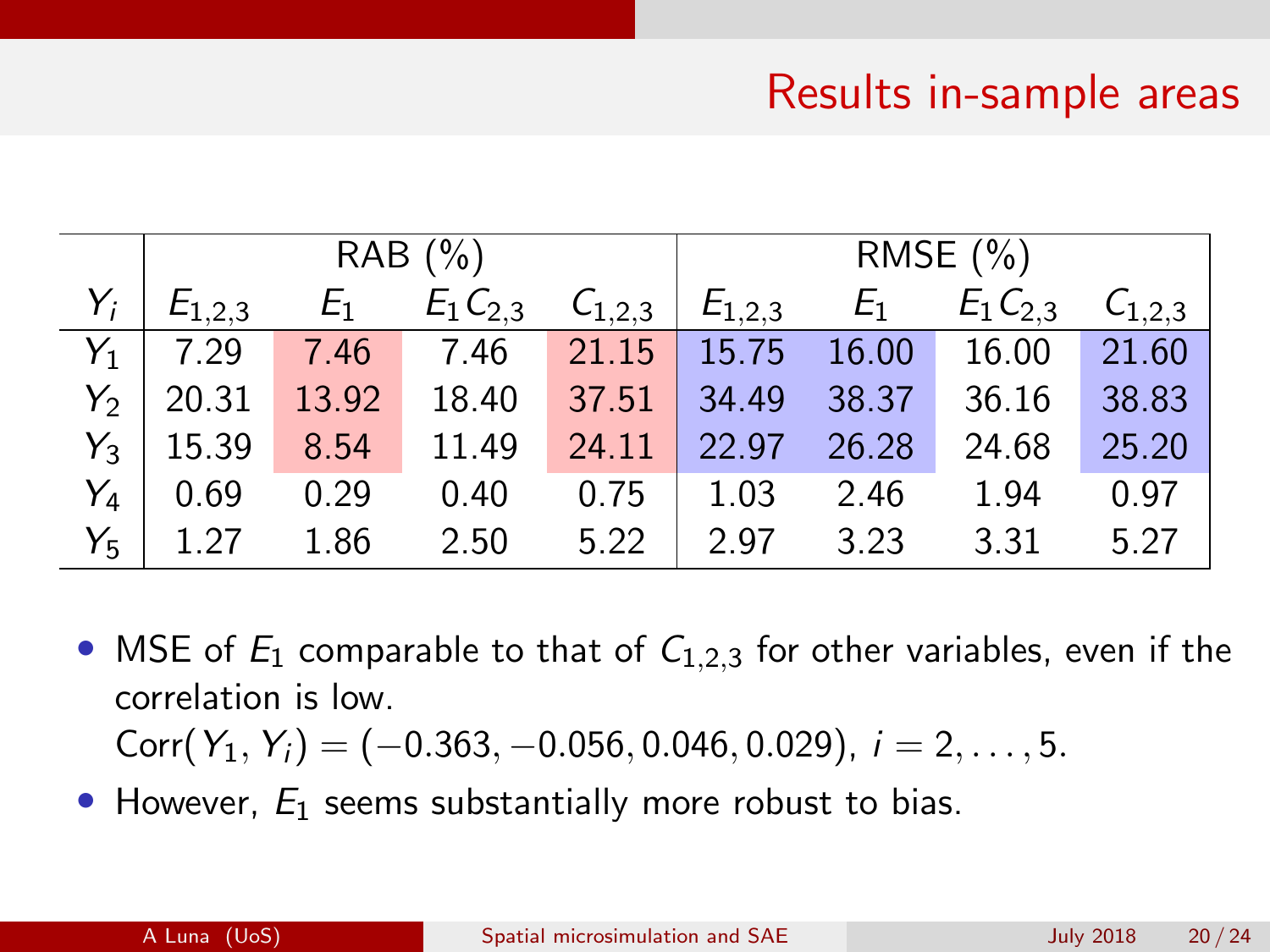## Results in-sample areas

| RAB (%)       |                 |                                                 |                   | RMSE (%) |               |                                                                                         |         |
|---------------|-----------------|-------------------------------------------------|-------------------|----------|---------------|-----------------------------------------------------------------------------------------|---------|
|               |                 |                                                 |                   |          |               | $E_{1,2,3}$ $E_1$ $E_1 C_{2,3}$ $C_{1,2,3}$ $E_{1,2,3}$ $E_1$ $E_1 C_{2,3}$ $C_{1,2,3}$ |         |
|               |                 | $Y_1$ 7.29 7.46 7.46 21.15 15.75 16.00 16.00    |                   |          |               |                                                                                         | 21.60   |
|               |                 | $Y_2$ 20.31 13.92 18.40 37.51 34.49 38.37 36.16 |                   |          |               |                                                                                         | 38.83   |
| $Y_3$   15.39 | 8.54 11.49      |                                                 | 24.11 22.97 26.28 |          |               | 24.68                                                                                   | 25.20   |
| $Y_4$ 0.69    |                 | $0.29$ 0.40 0.75                                |                   |          | $1.03$ 2.46   | 1.94                                                                                    | 0.97    |
|               | $Y_5$ 1.27 1.86 | 2.50                                            | 5.22              |          | $2.97$ $3.23$ | 3.31                                                                                    | $-5.27$ |

- MSE of  $E_1$  comparable to that of  $C_{1,2,3}$  for other variables, even if the correlation is low. Corr $(Y_1, Y_i) = (-0.363, -0.056, 0.046, 0.029), i = 2, \ldots, 5.$
- However,  $E_1$  seems substantially more robust to bias.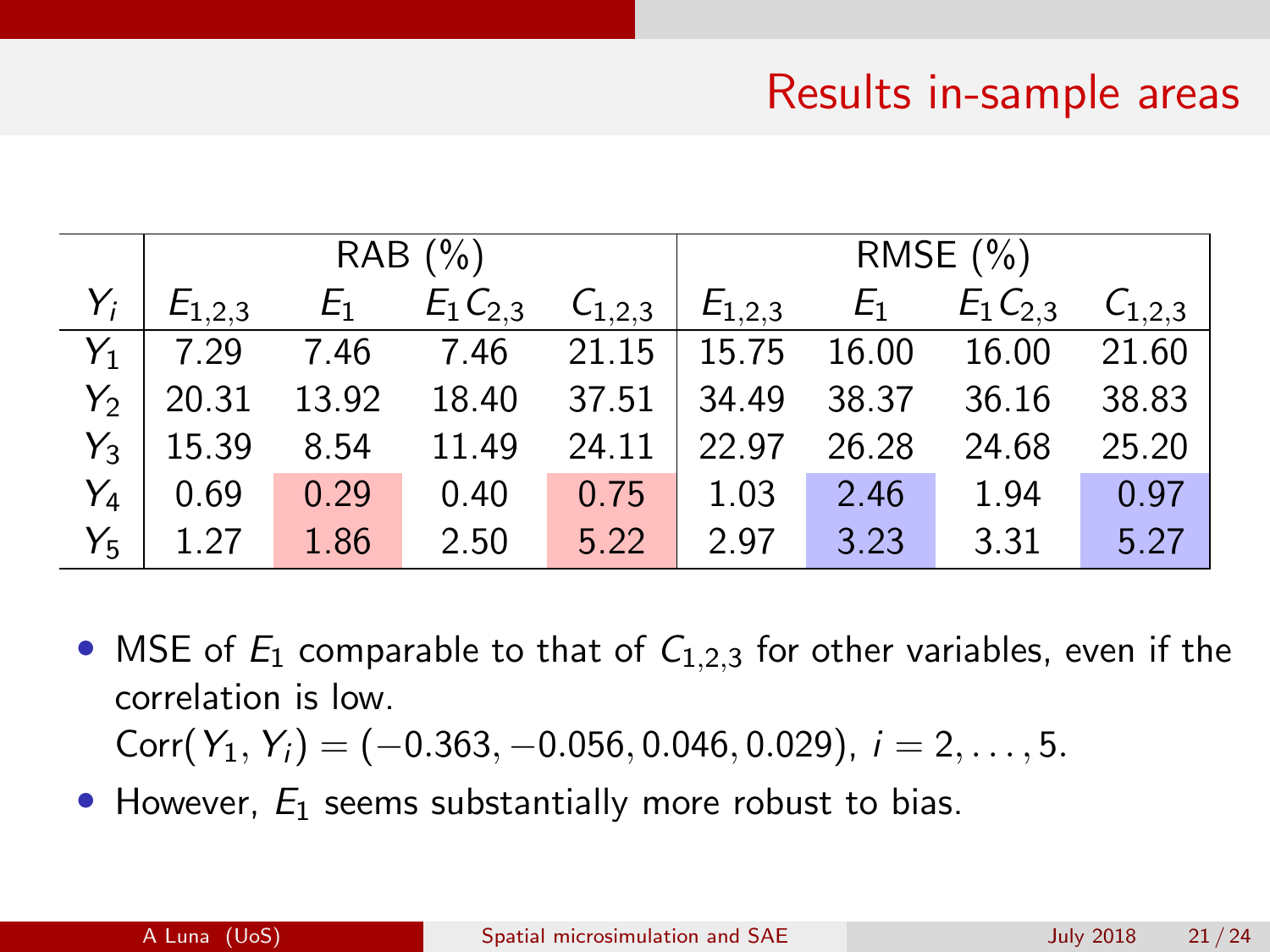# Results in-sample areas

|                | RAB(%)      |       |               |             | RMSE $(\% )$      |       |               |             |
|----------------|-------------|-------|---------------|-------------|-------------------|-------|---------------|-------------|
|                | $E_{1,2,3}$ | $E_1$ | $E_1 C_{2,3}$ | $C_{1,2,3}$ | $E_{1,2,3}$ $E_1$ |       | $E_1 C_{2,3}$ | $C_{1,2,3}$ |
| $Y_1$          | 7.29        | 7.46  | 7.46          | 21.15       | 15.75             | 16.00 | 16.00         | 21.60       |
| $Y_2$          | 20.31       | 13.92 | 18.40         | 37.51       | 34.49             | 38.37 | 36.16         | 38.83       |
| $Y_{3}$        | 15.39       | 8.54  | 11.49         | 24.11       | 22.97             | 26.28 | 24.68         | 25.20       |
| Y4             | 0.69        | 0.29  | 0.40          | 0.75        | 1.03              | 2.46  | 1.94          | 0.97        |
| Y <sub>5</sub> | 1.27        | 1.86  | 2.50          | 5.22        | 2.97              | 3.23  | 3.31          | 5.27        |

- $E_1C_{2,3}$  performs marginally better than  $E_1$ . Calibrating would reduce the variance compared to  $E_1C_{2,3}$  as long as  $X_2, X_3$  are correlated with  $Y_i$ . Increase on the bias but still gains respect to ISC and comparable with  $E_1$  23.
- Calibrated alternatives seem to perform particularly poorly for  $Y_5$ when compared to  $Y_4$ . Small population sizes?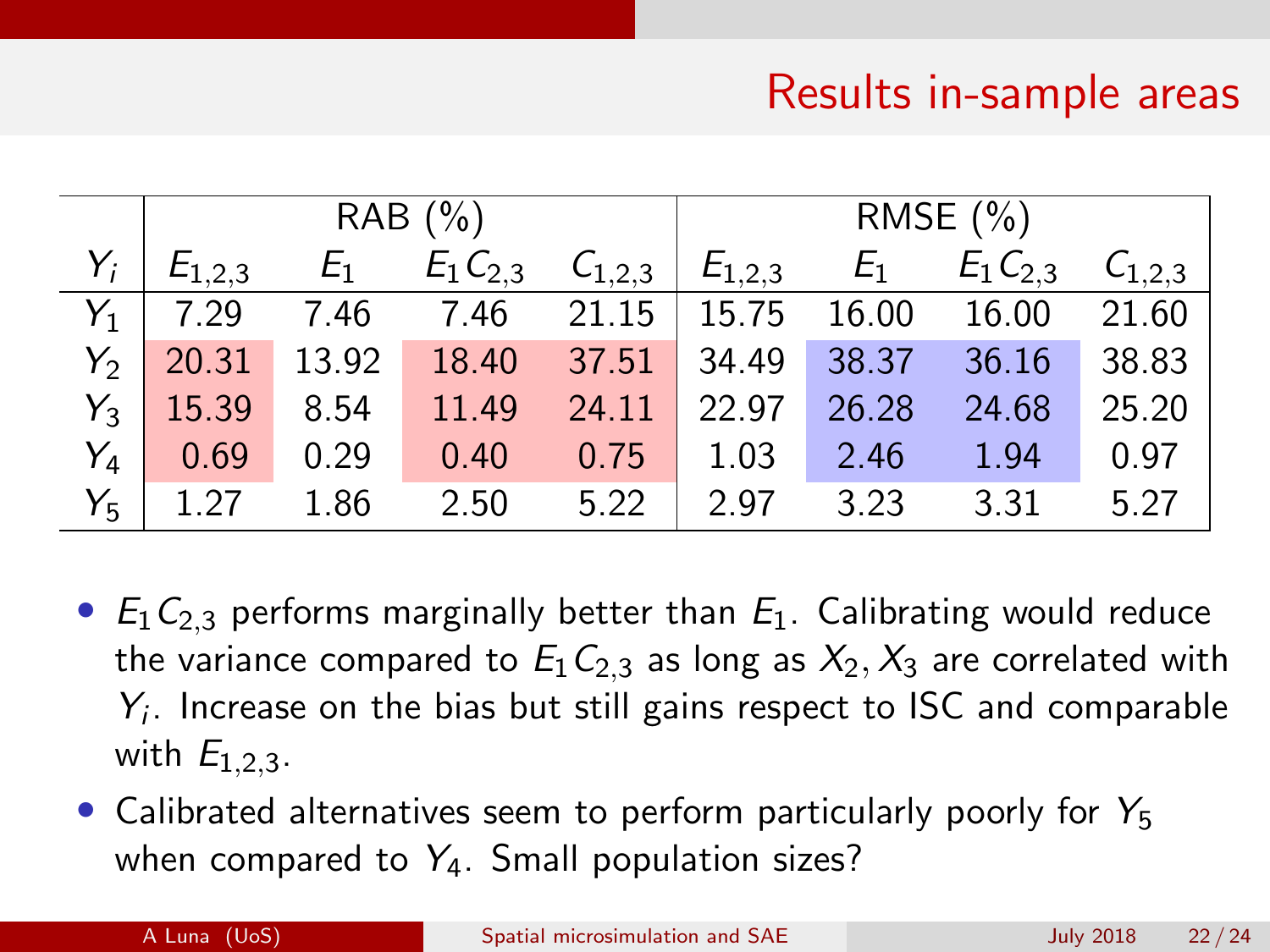#### Results out-of-sample areas

|       | RAB (%) |  |                                              |  |  | RMSE (%)                                                                                |      |
|-------|---------|--|----------------------------------------------|--|--|-----------------------------------------------------------------------------------------|------|
| $Y_i$ |         |  |                                              |  |  | $E_{1,2,3}$ $E_1$ $E_1 C_{2,3}$ $C_{1,2,3}$ $E_{1,2,3}$ $E_1$ $E_1 C_{2,3}$ $C_{1,2,3}$ |      |
|       |         |  |                                              |  |  | $Y_1$   18.02 18.81 18.81 17.84   18.57 19.29 19.29 18.39                               |      |
|       |         |  |                                              |  |  | $Y_2$ 35.44 36.74 35.53 35.33 36.83 38.16 36.85 36.71                                   |      |
|       |         |  |                                              |  |  | $Y_3$   24.31 24.52 24.32 24.31   25.48 25.67 25.44 25.48                               |      |
|       |         |  | $Y_4$   0.79 0.82 0.79 0.79   0.99 1.04 0.99 |  |  |                                                                                         | 0.99 |
|       |         |  |                                              |  |  | $Y_5$ 5.76 5.86 5.76 5.75 5.81 5.91 5.81 5.80                                           |      |

• For out-of-sample areas, all estimators are synthetic and perform similarly.